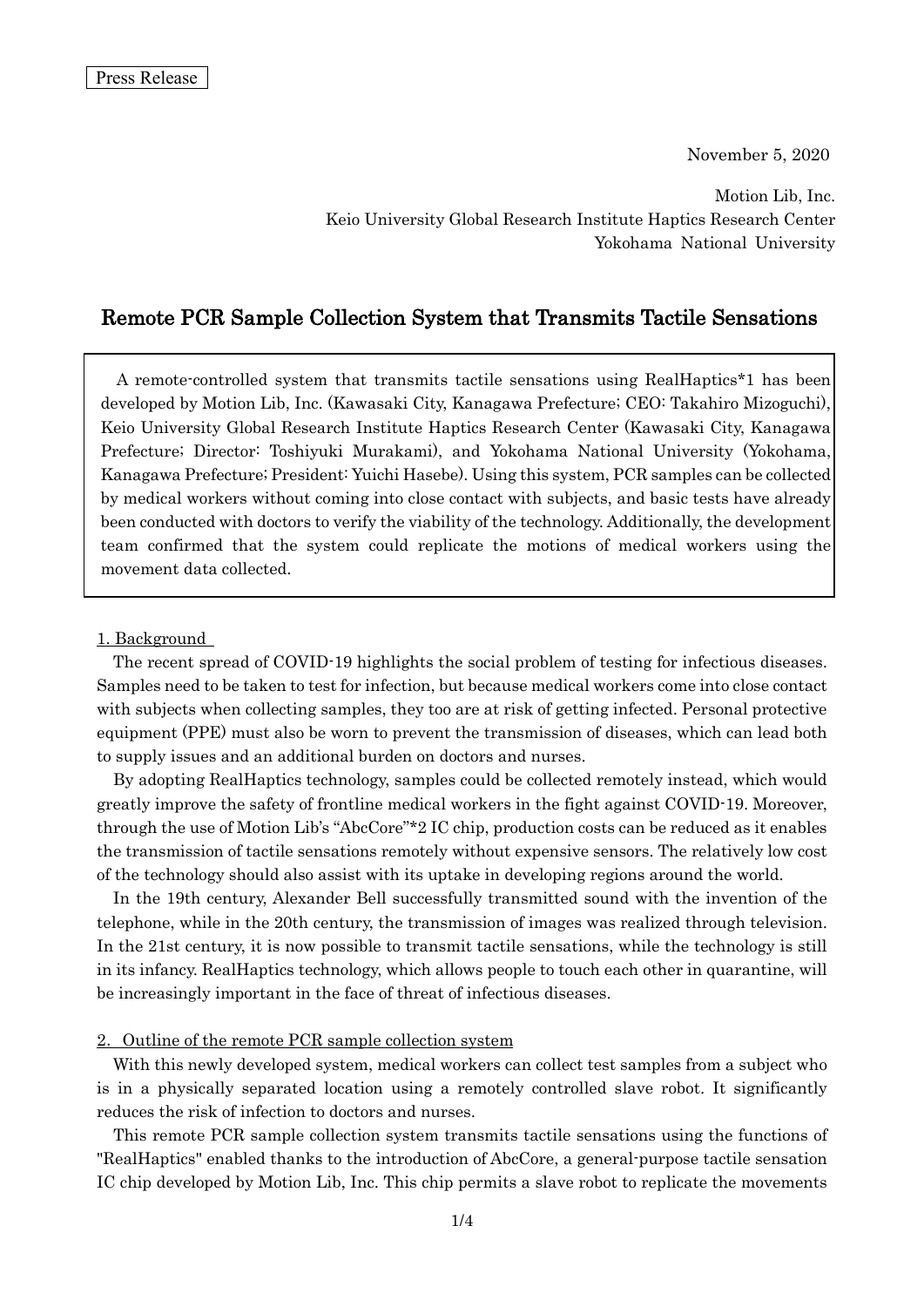of the medical worker operating the master device; the tactile sensations felt by the slave robot are fed back to the operator, allowing for more gentle, responsive movements that lessen the risk of harming the subject. A basic verification experiment using a human skeleton model also confirmed that medical workers operating the remote-controlled system could still intuitively perform the procedures necessary to collect samples.

Additionally, the system is able to track the movements of the medical workers operating the master device, and by using this data, the system can itself perform the same tasks automatically. The development team verified expectations for the automation of sample collection by combining the automatic operations of the system with the guidance provided by medical workers in a separate room based on audiovisual information from cameras, speakers, etc.





View a demonstration video:<https://youtu.be/fmu9wXGMW4g>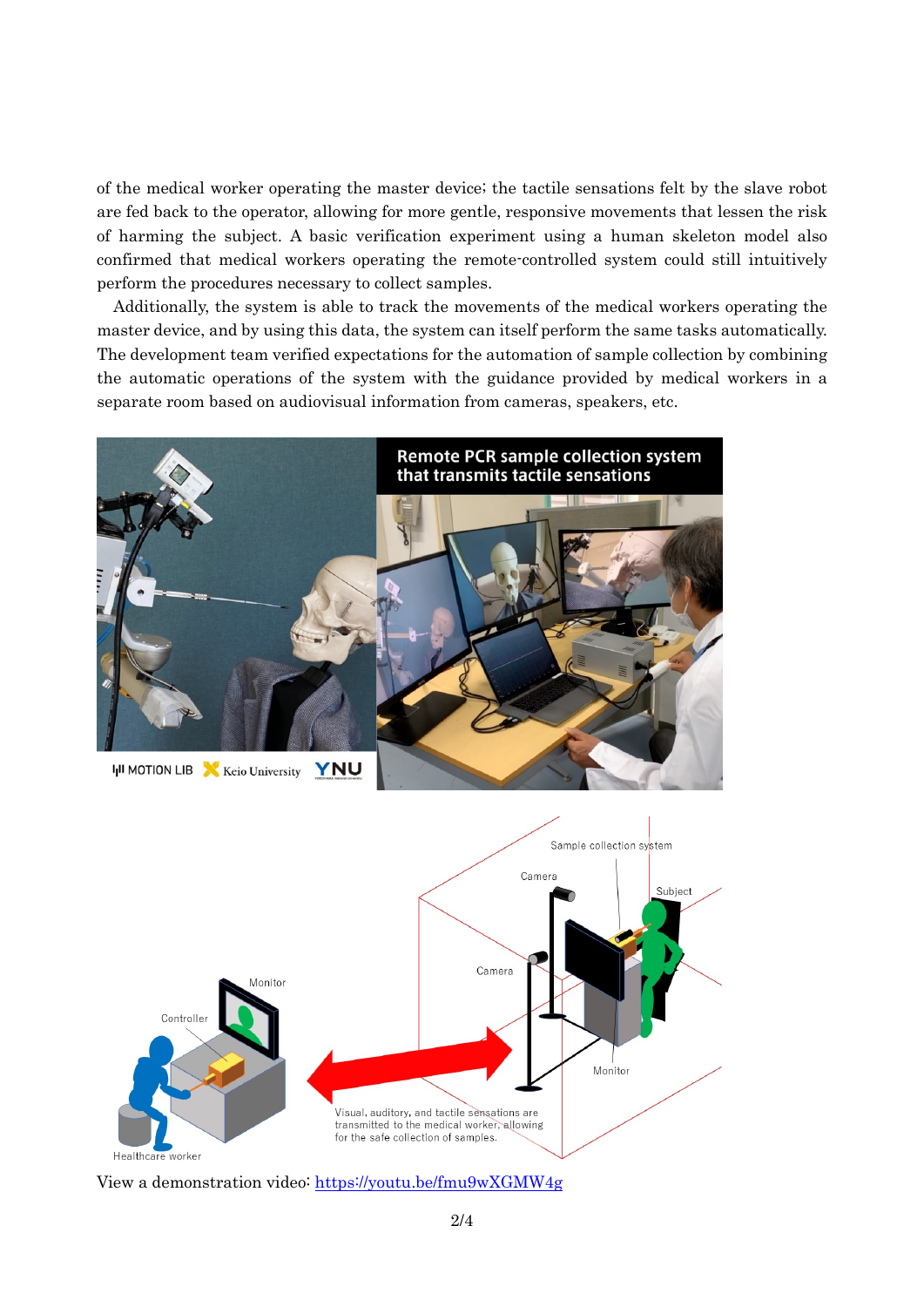## 3. Advantages of the remote PCR sample collection system

- ・ RealHaptics allows doctors and nurses to collect samples remotely with the physical sensations of performing the necessary procedures, making it safer for not only medical workers but also test subjects. Furthermore, this greatly reduces the demand for PPE, which can be scarce in times of high demand.
- ・ The system can record and store the movement data of the medical workers operating it, opening up the potential for automating the sample collection process in the future.
- ・ Since there are no force sensors, the system can be produced cheaply and has the potential tobe deployed in developing countries and regions.

### Glossary

\*1 RealHaptics

RealHaptics is a tactile sensation technology invented by Professor Kouhei Ohnishi of Keio University (Vice Director of the Haptics Research Center), which allows a machine or robot to freely control the amount of force it applies. This technology realizes the visualization and analysis of tactile sensations, remote operations, automation, and sensory reproductions, across a diverse range of fields in the future.

### \*2 AbcCore

AbcCore is a general-purpose tactile sensation IC chip developed by Motion Lib, Inc., which simplifies the implementation of RealHaptics. It has the following advantages:

- ・ Allows for fine control of the amount of force to be applied: realization of real-time measurement and control of force amounts by modularizing RealHaptics.
- ・ Transmits tactile sensations: force amounts are easily digitized and transmitted to the remote location in both directions.
- ・ No force sensors: due to an original force estimation algorithm, there is no need to install force sensors (although it is possible to integrate force sensors as required).
- ・ Highly versatile: force control is possible using commercially available actuators and devices. Additionally, it is easily integrated into existing systems.

### Motion Lib, Inc.

Motion Lib, Inc. is a Keio University startup whose business spans from conducting research and development for the implementation of RealHaptics in machinery, to the manufacture and sale of AbcCore, their flagship product. AbcCore can control force amounts and transmit tactile sensations using motors that are commercially available without specialized sensors or motors. AbcCore has already been delivered in advance to over 60 companies, with which multiple research projects are now underway. Some companies have even started putting AbcCore into use for practical applications.

In addition, Motion Lib Inc. has supported customers, based on the 3 pillars of its "solution business" for carrying out joint research, its "device business" focused on "AbcCore," and its